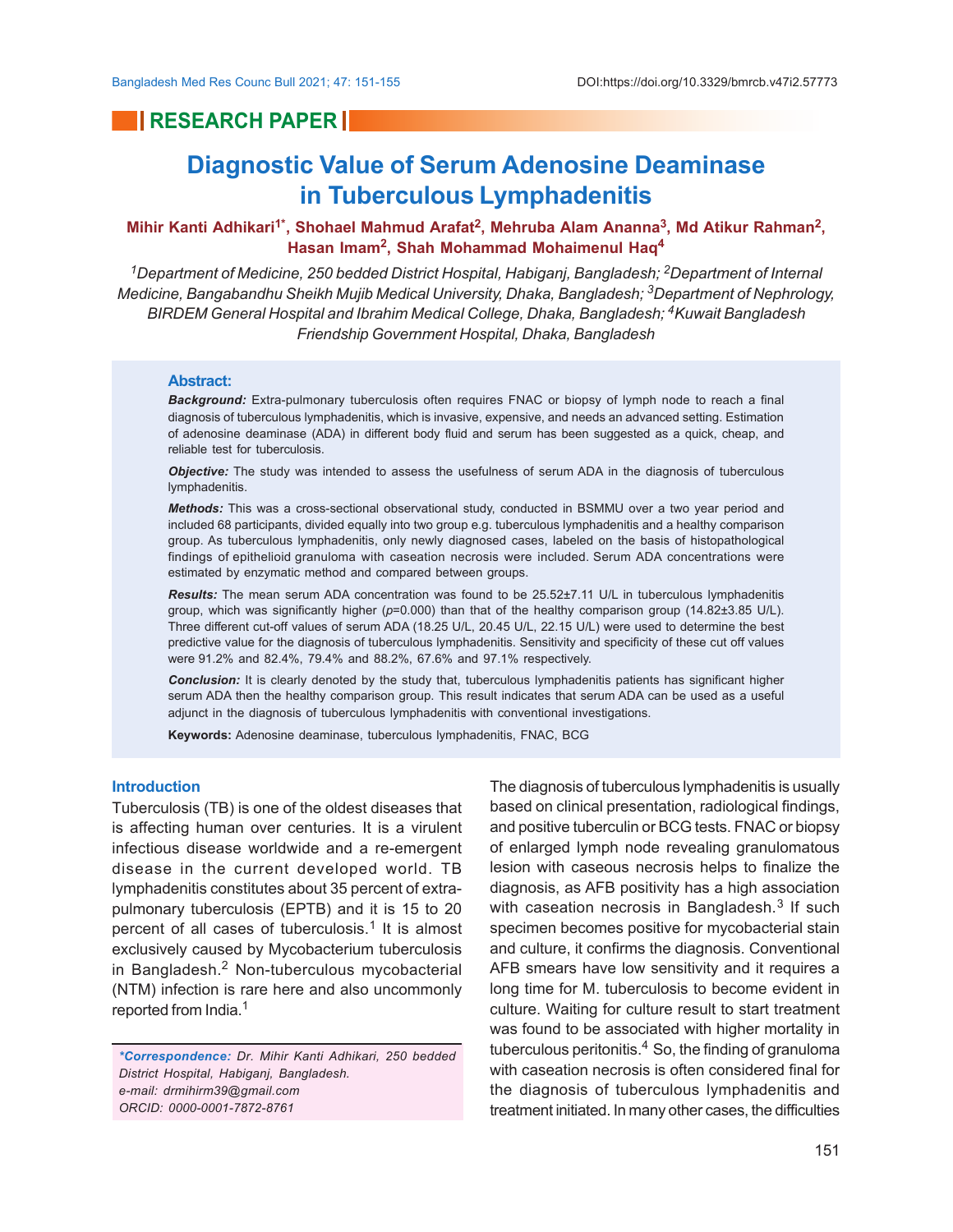regarding obtaining biopsy specimen and histopathological study leads to empirical antituberculous therapy. It is, therefore becomes imperative to find out some rapid and useful tests for the diagnosis of tuberculosis.

Adenosine deaminase (ADA) is an enzyme involved in the purine catabolism. It is also involved in proliferation and differentiation of lymphocytes, particularly T subtypes. There are several isoforms of ADA, but the prominent ones are ADA-1 and ADA-2, which are located on different gene loci.<sup>5</sup> Physiologically, ADA-1 isoenzyme is found in all cells, with the highest concentration in lymphocytes and monocytes, whereas ADA-2 appears to be found only in monocyte. $6$  The sensitivity and specificity of ADA depend on the prevalence of tuberculosis in the population. In the regions with a high incidence of tuberculosis, ADA appears to be a useful marker for early diagnosis of tuberculosis. ADA-2 found to be the predominant isoforms in tuberculosis accounting for 80-90% of the activity. The isoenzyme ADA-1 is elevated in the presence of empyema and parapneumonic effusions.<sup>7</sup>

The value of ADA as a diagnostic marker of tuberculosis has been established in numerous studies, especially in tuberculous pleural effusion, ascites, and pericardial effusion. An elevated pleural fluid ADA level predicts tuberculous pleuritis with the sensitivity of 90-100% and the specificity of 89-100%.<sup>8</sup> Dwivedi et al. (1990) described the sensitivity of 100% and specificity of 96.6% at an ADA level >33 U/L for early diagnosis of tuberculous peritonitis, another study by Gupta et al shown 95% sensitivity and 94.1% specificity at an ADA level >30 U/L.<sup>9,10</sup> In South Africa, a prospective study showed an ADA cut-off level of 40 U/L resulted in a test sensitivity, specificity, positive predictive value, negative predictive value, and diagnostic efficiency of 84%, 80%, 91%, 66%, and 83%, respectively in tuberculous pericarditis.<sup>11</sup> Koh et al studied pericardial fluid ADA level along with histopathology of pericardial biopsy and found a cutoff level of 40 U/L has the sensitivity of 93% and the specificity of 97% in the diagnosis of tubercular pericardial effusion, which is similar to the study by Mathur et al. that showed 100% sensitivity and 83.3% specificity. 12,13

Bangladesh is a country with a high tuberculosis burden. FNAC from lymph node and biopsy is only available in the advanced hospitals that lack in number. Furthermore, tuberculous lymphadenitis involving internal structures like mediastinal or intra-abdominal lymph nodes, CT guided or laparoscopic approach is required, which is technically demanding and difficult even in advanced centers. With such limited resources, an ideal test for tuberculosis should be economic, minimally invasive, of high accuracy and quick to perform. ADA is a simple and inexpensive colorimetric test that can be done easily with limited resource and short training. The study was intended to assess the usefulness of serum ADA in the diagnosis of tuberculous lymphadenitis.

### **Materials and Methods**

This cross-sectional observational study was conducted in the department of internal medicine BSMMU from March 2015 to February 2017. The study included 34 patients of tuberculous lymphadenitis over 18 years and older, of both gender. Another age and gender match 34 healthy individuals were added as a comparison group. Convenient sampling technique was adopted and subjects were chosen as per inclusion and exclusion criteria. Patients presented with constitutional features of tuberculosis, like fever, weight loss, anorexia with lymphadenopathy were considered for lymph node FNAC or biopsy. Epitheloid granuloma with caseous necrosis was labeled as tuberculous lymphadenitis. Participants who had pulmonary tuberculosis or extra-pulmonary tuberculosis along with tuberculous lymphadenitis were excluded as well as metabolic derangements like hepatic, renal or electrolyte abnormality, organic or inorganic psychosis, or current pregnancy. Before starting anti-tuberculous chemotherapy, serum ADA was measured by adenosine deaminase assay kit supplied by Diazyme laboratories, CA, USA in the laboratory of the department of microbiology of BSMMU. Ethical clearance was obtained from the institutional review board of BSMMU and informed written consent was taken from all patients. Data were compiled and analyzed by SPSS. Continuous variables were analyzed using Student t-test and one way ANOVA, when and where appropriate, categorical variables were compared using the chi-square test. A *p*-value < 0.05 was considered statistically significant. A ROC curve was used to determine the sensitivity and specificity of serum ADA for the diagnosis of tuberculous lymphadenitis.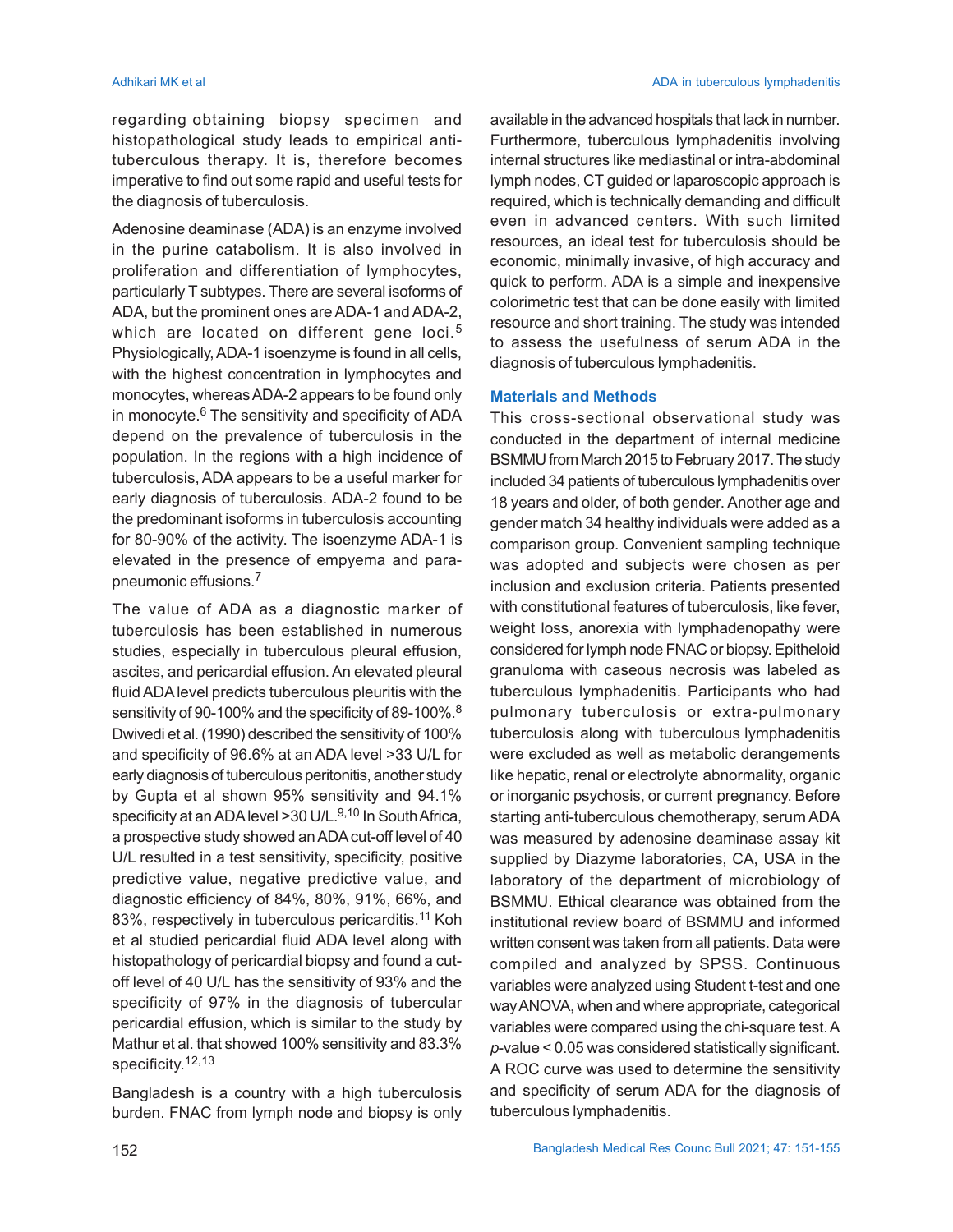# **Results**

In this study, the age range of the tuberculous lymphadenitis as well as healthy controls ranged from 18 to 60 years, the mean (±SD) age was 29.94 (±12.1) years and 30.24 (±10.2) years respectively. Among the respondents, in both of the groups' majority were female (70.6%) (table I). In tuberculous lymphadenitis group, majority of the respondents (94.1%) had fever, other predominate symptoms were loss of appetite (79.4%), weight loss (82.4%), and pain in lymph nodes (20.6%). Symptoms like cough, nausea and vomiting

were present in 11.8% of patients. In this group, 8 (23.5%) of 34 participants had a history of contact with smear positive pulmonary TB patients, while 1 (2.9%) of them had a previous history of tuberculosois. In this group, most of the patients (73.5%) presented with single regional lymphadenitis and cervical lymph nodes were mostly affected (95.8%). The largest lymph nodes were >2cm in 50% of patients. Consistency was firm in the majority (85.3%) of patients, 44.1% of them had matted lymphadenitis. Cold abscess with discharging sinus was found in 14.7% of cases.

| Demographic characteristics | Tuberculous lymphadenitis | Healthy control |  |
|-----------------------------|---------------------------|-----------------|--|
|                             | $(n=34)$                  | $(n=34)$        |  |
|                             | Frequency (%)             | Frequency (%)   |  |
| Age (years)                 |                           |                 |  |
| 18-20                       | 10 (29.4%)                | 10 (29.4%)      |  |
| $21-40$                     | 17 (50.0%)                | 17 (50.0%)      |  |
| 41-60                       | 7(20.6%)                  | 7(20.6%)        |  |
| Mean age $(\pm SD)$         | 29.94 (±12.13)            | 30.24 (±10.21)  |  |
| Gender                      |                           |                 |  |
| Male                        | 10 (29.4%)                | 10 (29.4%)      |  |
| Female                      | 24 (70.6%)                | 24 (70.6%)      |  |
| Residence                   |                           |                 |  |
| Rural                       | $15(44.1\%)$              | 19 (55.9%)      |  |
| Urban                       | 19 (55.9%)                | 15 (44.1%)      |  |

**Table I:** Socio-demographic characteristics of participants (n=64)

In tuberculous lymphadenitis group, mean serum ADA concentration was found to be 25.52 (±7.11) U/L and in the healthy comparison group it was 14.82 (±3.85) U/L (table a!). In the male participants, mean serum ADA was 26.23 (±10.12) U/L and in the female, it was 25.22 (±5.66) U/L (table II).

**Table II:** Comparison of serum ADA concentrations (U/L) between study groups (n=68)

| <b>GROUP</b>              | Mean $(\pm SD)$       | Min   | Max   | <i>P</i> value     |       |
|---------------------------|-----------------------|-------|-------|--------------------|-------|
| Tuberculous lymphadenitis | $25.52 \, (\pm 7.11)$ | 14.10 | 41.30 | 0.000 <sup>a</sup> | 7.714 |
| Healthy group             | $14.82 \ (\pm 3.85)$  | 8.30  | 23.90 |                    |       |

a = Independent sample t test was done.

The receivers operating characteristic (ROC) curve was utilized. The area under the curve (AUC) was significant (935). The sensitivity and specificity of serum ADA in the diagnosis of tuberculous lymphadenitis for different cut off values were estimated (table III and figure 1).

**Table III:** Sensitivity and specificity of serum ADA (U/L)at different cut off values in tuberculous lymphadenitis

| Cut of value of serum ADA | Sensitivity | Specificity |  |
|---------------------------|-------------|-------------|--|
| 18.25 (U/L)               | 91.2        | 82.4        |  |
| $20.45$ (U/L)             | 79.4        | 88.2        |  |
| 22.15 (U/L)               | 67.6        | 97.1        |  |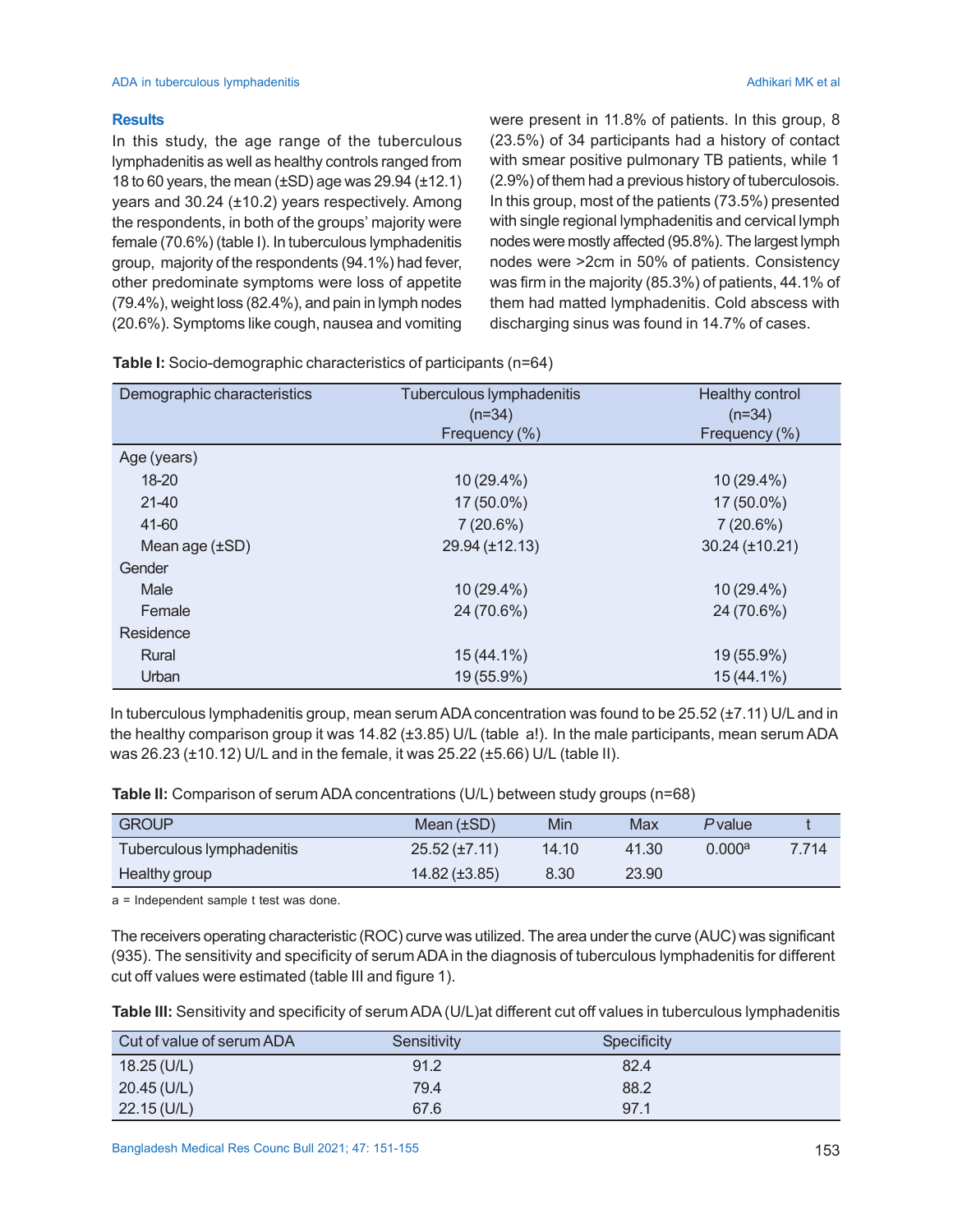

**Figure 1:** Receiver operating characteristic (ROC) curves showing the sensitivity and specificity of serum ADA level

#### **Discussion**

Tuberculous lymphadenitis is the most prevalent form of extra-pulmonary tuberculosis. The final diagnosis needs FNAC or biopsy, and is difficult due to the invasiveness of the procedure and its unavailability is the low resource setting. Estimation of ADA in different body fluids is a simple method of investigation and is proved to be diagnostic. Previous studies have also shown the usefulness of serum ADA in pulmonary tuberculosis and in limited cases of EPTB.

Among the respondent, in tuberculous lymphadenitis group, most were females (70.6%), such female predilection has also been reported by previous studies.14,15 Most (79.4%) of respondents of this group was within 18 to 40 years of age. Many previous studies also reported its predominance in children and young adults.<sup>14,15</sup> Majority of the respondents (94.10%) of this group had fever, but objective evidence of raised body temperature was found in 55.90% of cases. It can be explained by the natural history of disease; tuberculosis causes evening rise of temperature but as most of the cases was taken from outdoor at morning, elevated temperature couldn't be demonstrated. In tuberculous lymphadenitis group, most of the patients (73.5%), presented with single regional lymph node enlargement, among them cervical lymph node involvement was most common (95.8%), which is consistent with previous studies.<sup>15,16</sup>

In this study, mean serum ADA concentration was found to be significantly higher in tuberculous lymphadenitis group (25.52 ±7.11 U/L) than the healthy comparison group (14.82 ±3.85 U/L) (p=0.000). This finding is consistent with a previous study who found mean serum ADA concentration as 20.2 (±3.64) U/L and 14.95 (±3.22) U/L in tuberculous lymphadenitis and healthy control respectively.<sup>17</sup> Giusti have also shown serum ADA in healthy population as 17.05 (±3.75) U/L.18Another study in Belgrade, Serbia, Stevanovic et al. found serum ADA concentration 31 (±11) U/L in a group of patients of extrapulmonary tuberculosis, of whom 27% was tuberculous lymphadenitis.19 A recent study described elevation of serum ADA level to a range of 31-40 U/L in 65% of cases and 41-60 U/L in 20% of cases in a group consisting of 30 cases of tuberculous lymphadenitis.<sup>20</sup> These concentrations were much higher than the findings of the current study.

Three different cut-off values of serum ADA (18.25 U/ L, 20.45 U/L, 22.15 U/L) were used to determine the best predictive value for the diagnosis of tuberculous lymphadenitis in the current study. Sensitivity and specificity of these cut off values were 91.2% and 82.4%, 79.4% and 88.2%, 67.6% and 97.1% respectively. Receivers operating characteristic (ROC) curve shown area under the curve (AUC) was significant (.935) (figure 1).

We admit few limitations of our study like small sample size and convenient sampling technique. For the diagnosis of tuberculous lymphadenitis, the case definition of the presence of granuloma with caseation necrosis in FNAC or biopsy was used. Serum total ADA was measured in this study, which is less specific than ADA 2 for the diagnosis of tuberculous lymphadenitis.

### **Conclusion**

This study clearly demonstrated significant elevation of serum ADA concentration in the tuberculous lymphadenitis patients in comparison to the healthy control. This result indicates that serum ADA can be a useful adjunct in the diagnosis of tuberculous lymphadenitis with conventional investigations. To overcome the limitations of this study a large scale multicenter study with random sampling and using culture positivity of Mycobacterium tuberculosis from FNA or biopsy material of lymph nodes as gold standard can be done. Serum ADA 2 concentration, which is more specific to tuberculosis, can also be measured.